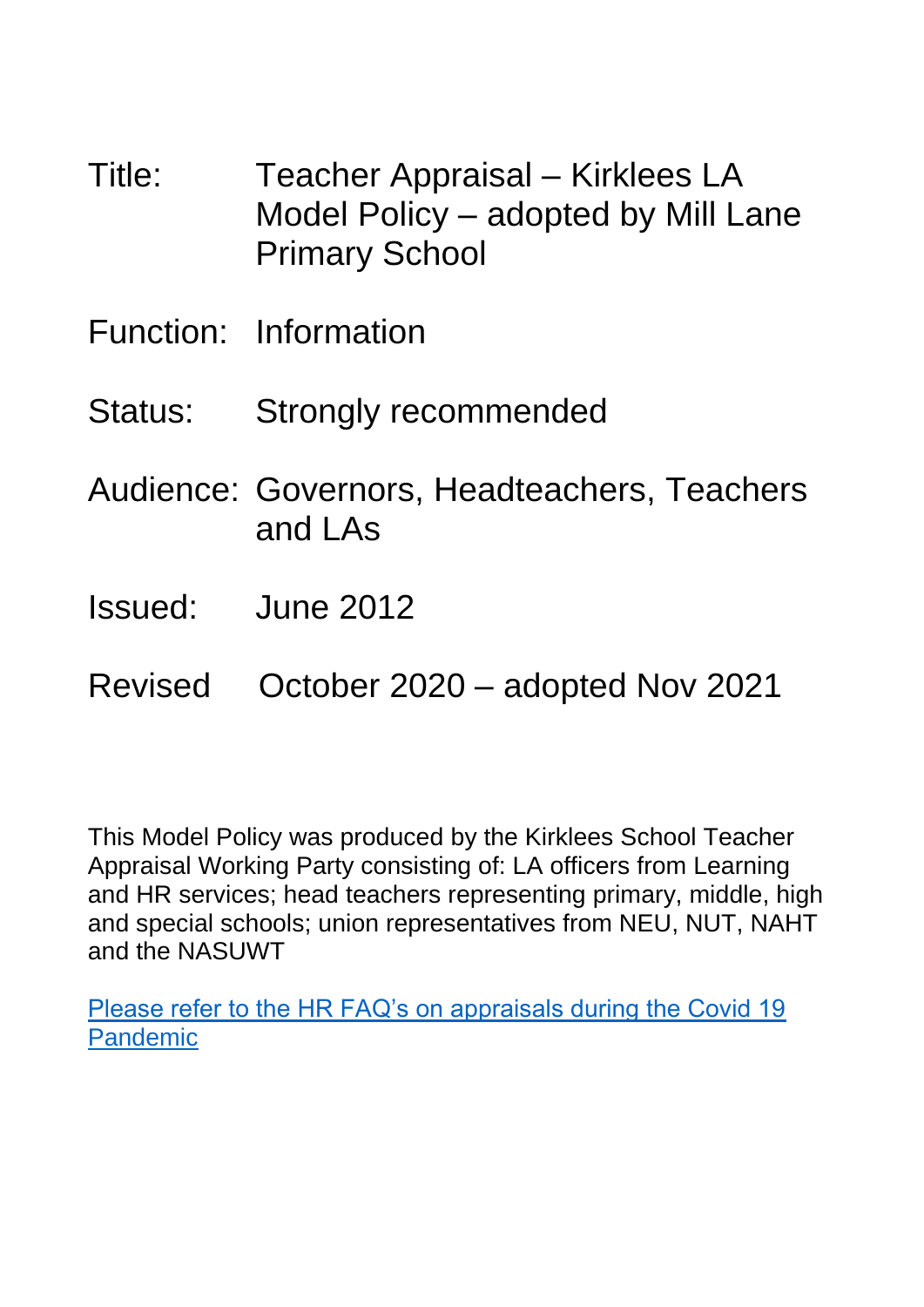# **Introduction**

Appraisal arrangements are set out in the Education (School Teachers' Appraisal) (England) Regulations 2012 (the Appraisal Regulations).

The Appraisal Regulations set out the principles that apply to teachers in all maintained schools and centrally employed (or unattached) teachers employed by a local authority, in each case where they are employed for one term or more. It is also good practice for academies to follow the appraisal regulations although they are not legally required to do so.

Schools and local authorities must stay within the legal framework set out in the Appraisal Regulations, must have an appraisal policy for teachers and all schools (including academies) must adhere to any other relevant legislation that affects all employers (for example legislation on equality, employment protection and data protection).

#### **The model policy, which builds in best practice, should be used, along with the school's Classroom Observation protocol.**

Schools and local authorities must stay within the legal framework set out in the Appraisal Regulations and in other relevant legislation that affects all employers (for example legislation on equality, employment protection and data protection).

Schools and local authorities must have an appraisal policy for teachers.

**Capability procedures are separate from appraisal and apply only to teachers and head teachers about whose performance there are serious concerns. The existing Local Authority capability procedures are set out in the** *'Code of Practice for Competency of Teachers'***.**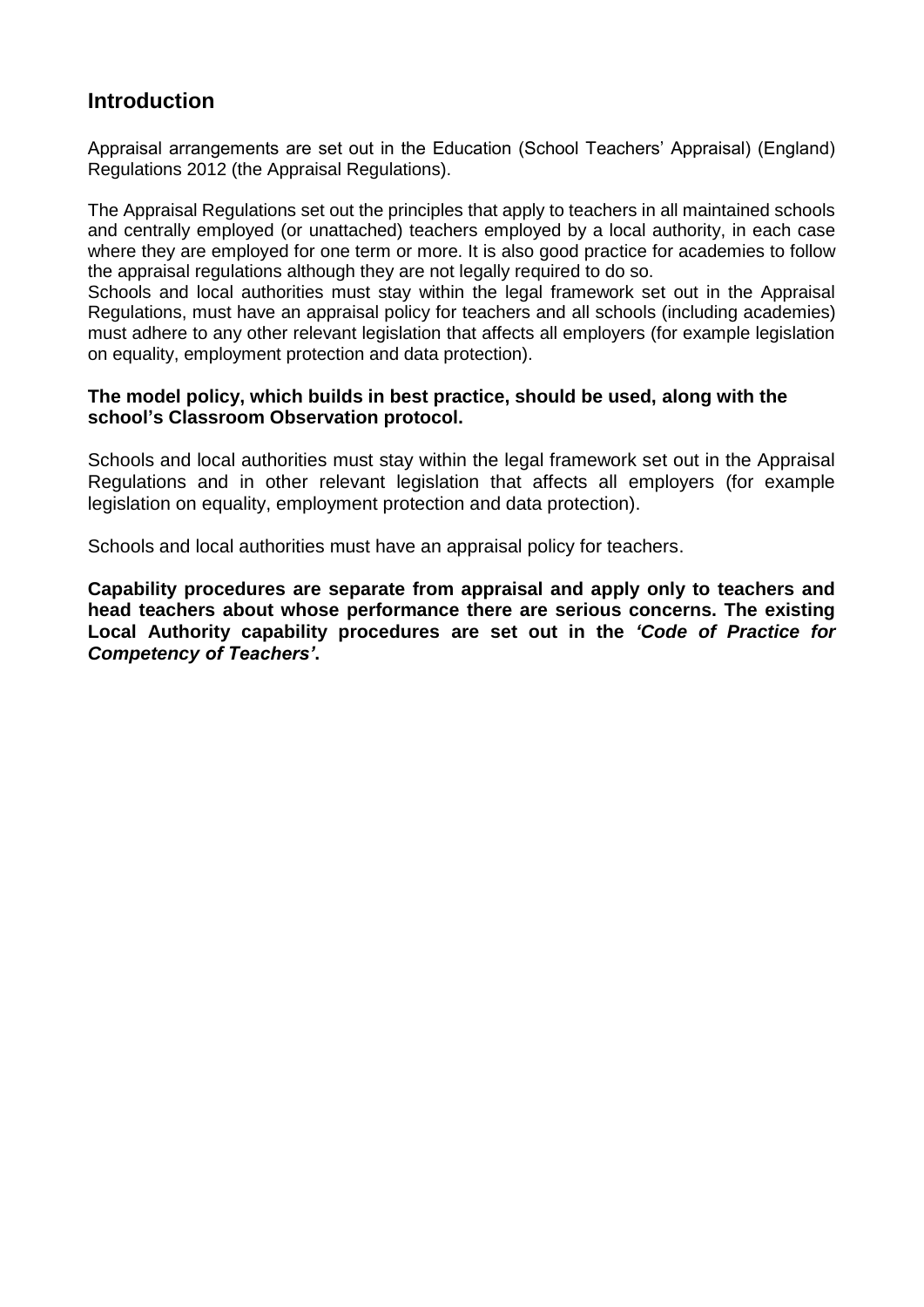# **Model policy for appraising teacher performance**

1. The Governing Body of Mill Lane Primary School adopted this policy on 11/11/21 following consultation with the recognised teaching unions.

It will be reviewed in 1 year (November 2022)

### **Purpose**

2. This policy sets out the framework for a clear and consistent assessment of the overall performance of teachers and for supporting their development within the context of the school's plan for improving educational provision and performance, and the standards expected of teachers.

## **Application of the policy**

3. This policy applies to the head teacher and to all qualified teachers employed at the school except those on contracts of less than one term and those undergoing induction (i.e. NQTs) or teachers on capability procedures.

4. Appraisal in this school will be a supportive and developmental process designed to ensure that all teachers have the skills and support they need to carry out their role effectively. It will help to ensure that teachers are able to continue to improve their professional practice and to develop as teachers. Appraisals should not be a standalone process. They should link in with regular supervision allowing for continuous open discussions around performance and development needs.

#### **THE APPRAISAL PERIOD**

5. In normal circumstances the appraisal period will run **for 12 months**, normally from September to September.

6. Teachers who are employed on a fixed term contract of less than one year will have their performance managed in accordance with the principles underpinning this policy. The length of the period will be determined by the duration of their contract.

7. Where a teacher starts their employment at the school part-way through a cycle the head teacher or, in the case where the employee is the head teacher, the Governing Board, shall determine the length of the first cycle for that teacher with a view to bringing his/her cycle into line with the cycle for other teachers as soon as possible.

8. Where a teacher transfers to a new post within the school part-way through a cycle, the head teacher or, in the case where the employee is the head teacher, the Governing Board shall determine whether the cycle shall begin again and whether to change the appraiser.

9. Where a teacher is returning from maternity/adoption leave assuming there were no competency issues prior to the leave then the cycle will resume upon their return to work.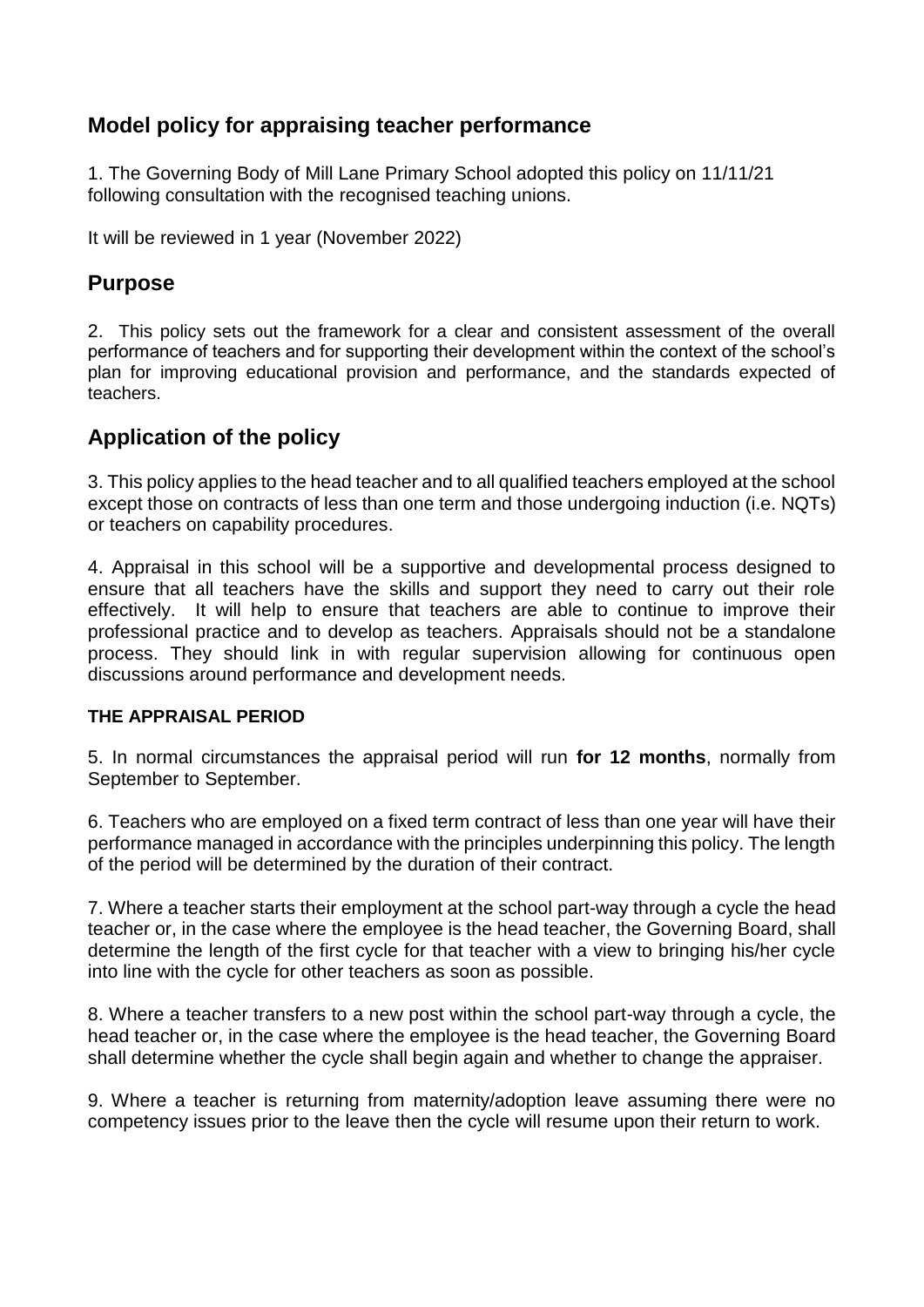# **Appointing Appraisers**

### **Teachers**

10. The choice of appraiser is for the head teacher. Where teachers have an objection to the head teacher's choice, their concerns will be carefully considered and, where possible, an alternative appraiser will be offered. All appraisers appointed by the head teacher will be qualified teachers and will have current or recent teaching experience. It is also advised that those appraising staff have or are working towards leadership / coaching skills and are equipped at managing the performance of staff.

11. Where it becomes apparent that the appraiser appointed by the head teacher will be absent for the majority of the appraisal cycle, the head teacher may perform those duties herself/himself or delegate those duties to another teacher for the duration of that absence.

12. If the head teacher appoints an appraiser who is not the teacher's line manager, the appraiser to whom she/he delegates those duties will have an appropriate position in the staffing structure, together with the necessary background knowledge, skills and training to undertake the role. It is also important that they have a thorough understanding of that person's role and responsibilities for the appraisal process to be fit for purpose.

13. Where a teacher is experiencing difficulties and the head teacher is not the appraiser, the head teacher may undertake the role of appraiser.

#### **Pay Progression**

14. Where teachers are eligible for pay progression, the recommendation made by the appraiser will be based on the assessment of their performance against the agreed objectives. The decision made by the relevant decision-making body will be based on the statutory criteria and guidance set out in the School Teachers' Pay and Conditions Document (STPCD) and the relevant teacher standards.

15. The Governing Board has agreed the pay policy of the school and has considered the implications of the appraisal policy with respect to the arrangements relating to teachers' pay in accordance with the STPCD. The Governing Board will ensure that teachers are notified of decisions on pay progression usually by 31<sup>st</sup> October for teachers.

## **Setting objectives**

16. Objectives will be set before, or as soon as practicable after the start of each appraisal period. The objectives set will be SMART (Specific, Measurable, Achievable, Realistic and Time-bound) and will be appropriate to the appraisee's role and level of experience. Objectives can be set in relation to robust assessment data; however, these will not be used in isolation and a range of other factors will also be considered when making decisions about pay progression. In setting the objectives, reviewers will have regard to what can reasonably be expected in the context of roles, responsibilities and experience, consistent with the school's strategy for achieving a work/life balance for all staff. Appraisees may at any point append their comments alongside their objectives.

17. The appraiser and appraisee will seek to agree the objectives. Objectives may be revised if circumstances change. The school should operate a system of moderation to ensure that all appraisers are working to the same standards. Targets will be moderated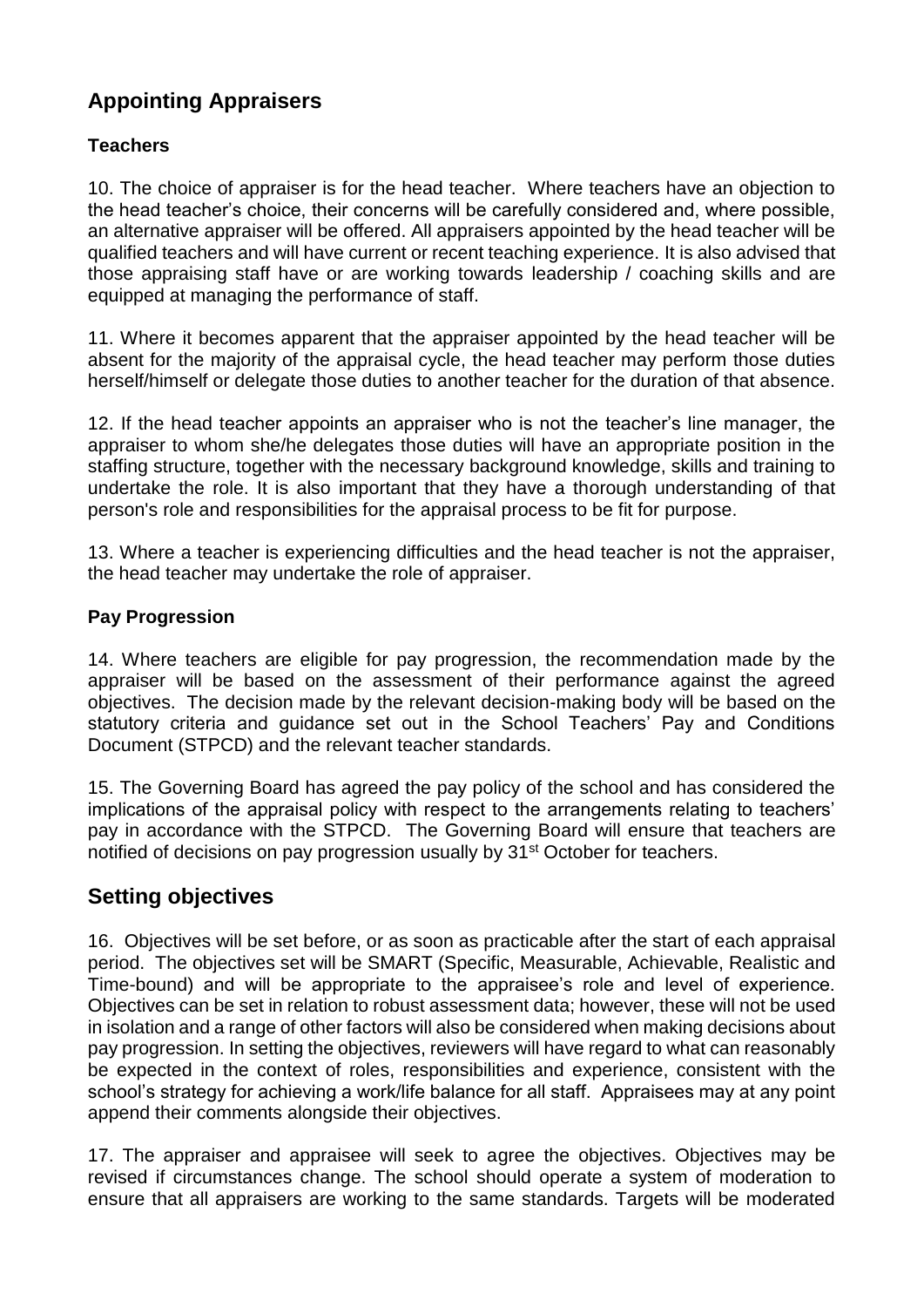across the school to ensure that they are consistent between teachers with similar experience and levels of responsibility. Should any of the objectives not be agreed the right of appeal to the Governing Board Appeals Committee exists, the final decision on allocation of objectives rests with the Governing Board Appeals Committee.

18. The agreed objectives will contain: a description of the success criteria and outline evidence which will be used by the appraiser and appraisee.

19. No teacher or headteacher should be given more than three objectives, other than in exceptional circumstances. Setting more than three objectives, or, for example, using subtargets may lead to teachers experiencing unreasonable workload and pressure, making the objectives more difficult to achieve – see [Reducing teacher workload.](https://www.gov.uk/government/collections/reducing-school-workload)

20. The objectives set for each teacher are intended to contribute to the school's plans for improving the school's educational provision and performance and improving the education of pupils at that school and will take into account the professional aspirations of the teacher.

21. The appraiser will consider the effects of an individual's circumstances, including any disability, when agreeing objectives. For example, this might include a reasonable adjustment to allow an individual slightly longer to complete a task than might otherwise be the case. When staff return from a period of extended absence, objectives may be adjusted to allow them to readjust to their working environment.

22. Before, or as soon as practicable after, the start of each appraisal period, each teacher will be informed of the standards against which that teacher's performance in that appraisal period will be assessed. Teachers will be assessed against the appropriate set of standards contained in the document *[Teachers' Standards](https://www.gov.uk/government/publications/teachers-standards)*, published in July 2011. The head teacher or Governing Board (as appropriate) will need to consider whether certain teachers should be assessed against other sets of standards published by the Secretary of State or other body that are relevant to them. For QTLS holders, that may include the overarching professional standards for teachers in the lifelong learning sector, held by the Learning and Skills Improvement Service.

# **Reviewing performance**

### **Observation**

23. The effective and efficient operation of the appraisal process requires lesson observation to be a confidential process of constructive engagement within an atmosphere of support and co-operation.

24. Accordingly, observations will be carried out in a supportive fashion, with professionalism, integrity and courtesy. They will be evaluated objectively and reported accurately and fairly and will take account of particular circumstances which may affect performance on the day.

25. At least five working days' notice of the date and time of the observation will be given and verbal feedback provided by at least the end of the next school day and written feedback within five working days', unless circumstances make this unreasonable.

26. Classroom observation will be carried out by qualified and suitably trained teachers.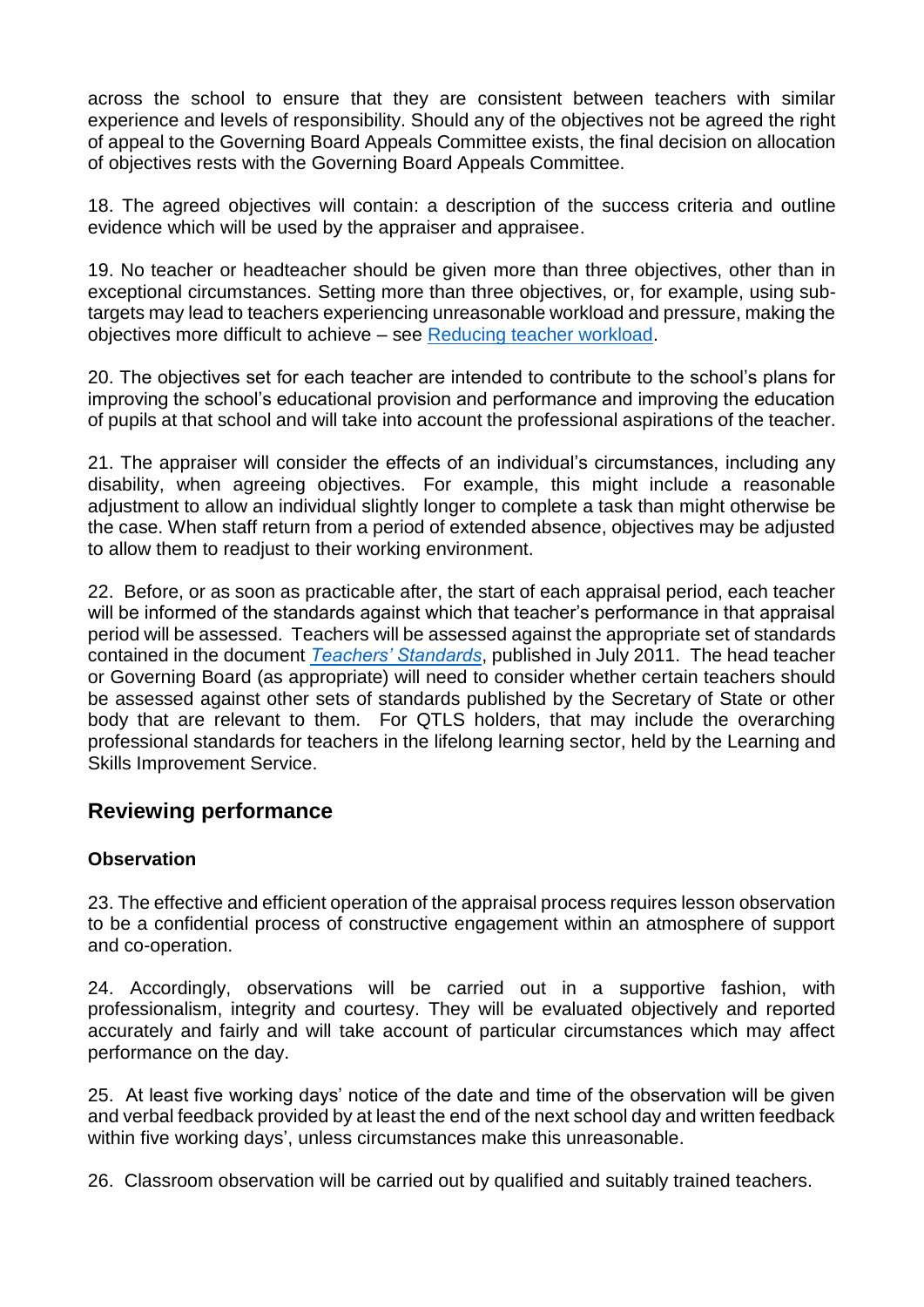27. For the purpose of appraisal, teachers' performance will be observed on an appropriate and reasonable number of occasions and will, as far as possible, be agreed by the appraiser with the appraisee, based on the individual circumstances of the teacher and the overall needs of the school. The number and duration of appraisal observations will be in accordance with the school's observation protocol with a recommended maximum of 3 per year.

28. Unplanned observations will not be used for appraisal purposes.

29. In the interests of professional development, feedback about lesson observations should be developmental.

30. This school will use the findings of each observation, including appraisal observations, for other management requirements (for example subject area reviews), thereby seeking to minimise the total number of occasions on which teachers are observed.

31. Teachers (including the head teacher) whose posts have responsibilities outside the classroom should also expect to have their performance of those responsibilities observed and assessed.

## **Development and Support**

32. Appraisal is a supportive process which will be used to inform continuing professional development. The school wishes to encourage a culture in which all teachers take responsibility for improving their teaching through appropriate professional development, through peer observation for example. Professional development will be linked to school improvement priorities and to the on-going professional development needs and priorities of individual teachers.

33. The school's CPD programme will be informed by the training and development needs identified as part of the appraisal process and from regular supervision of staff performance throughout the year. The Governing Board will ensure in the budget planning that, as far as possible, resources are made available in the school budget for appropriate training, and support agreed for appraisees, maintaining access on an equitable basis.

34. An account of the training and development needs of teachers, including the instances where it did not prove possible to provide any agreed CPD, will form a part of the head teacher's annual report to the Governing Body about the operation of the appraisal process in the school.

35. With regard to the provision of CPD in the case of competing demands on the school budget, a decision on relative priority will be taken with regard to the extent to which:

- (a) the training and support will help the school to achieve its priorities; and
- (b) the CPD identified is essential for an appraisee to meet their objectives.

36. Due and proper account will be taken in a review meeting of where it has not been possible for teachers to fully meet their performance criteria because the support recorded in the planning statement has not been provided.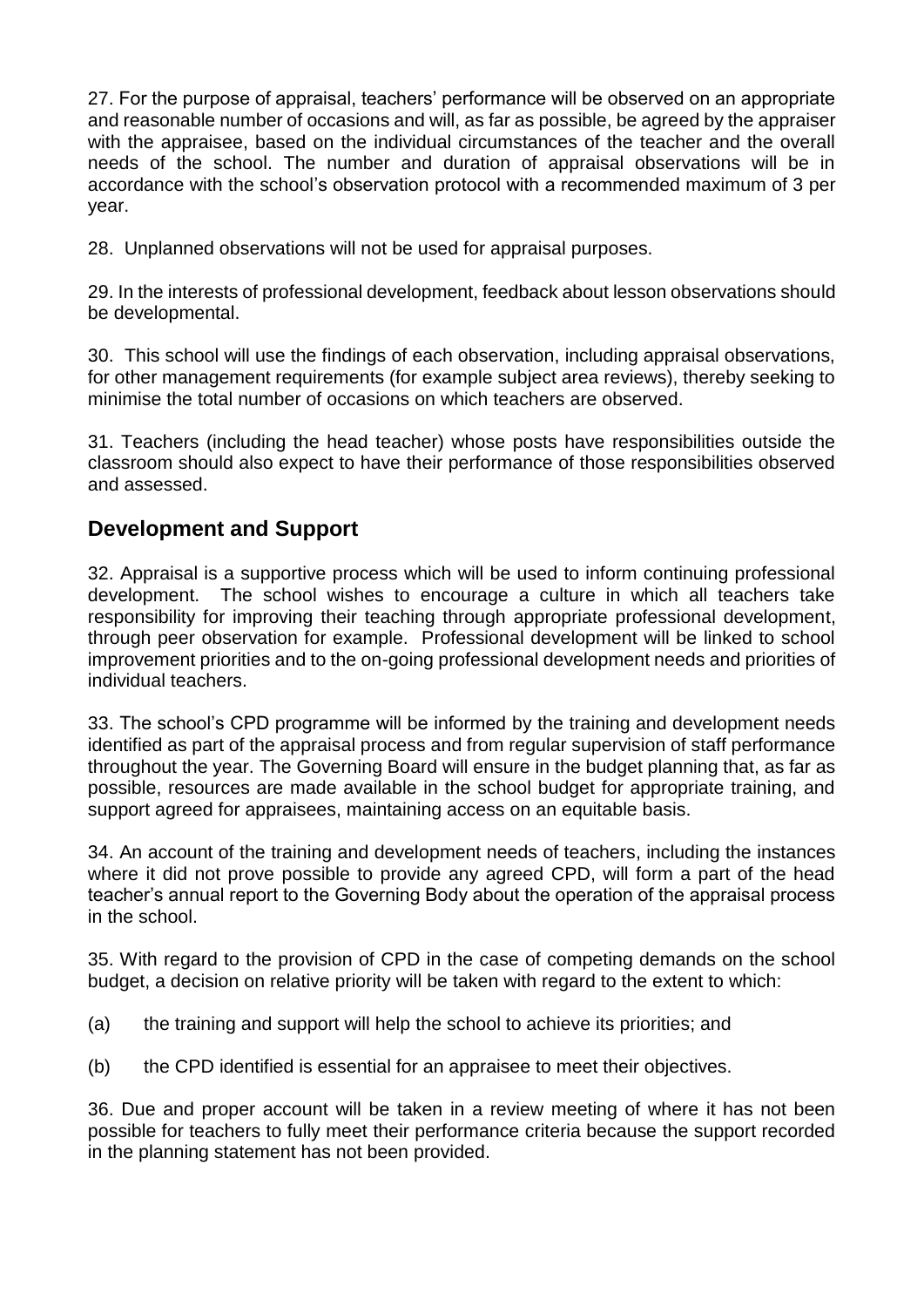# **Annual Assessment**

37. Each teacher's performance will be formally assessed in respect of each appraisal period. In assessing the performance of the head teacher, the Governing Board must consult the external adviser.

38. This assessment is the end point to the annual appraisal process, but performance and development priorities will be reviewed and addressed on a regular basis throughout the year.

## **Appraisal Review and Feedback**

39. Teachers will receive constructive feedback on their performance throughout the year provided in regular supervision meetings.

40. At the end of the cycle a review meeting will take place to discuss the content of the report and any further action required and to inform objective setting for the next cycle.

41. The teacher will receive as soon as practicable following the end of each appraisal period – and can comment on - the written appraisal report. The appraisal report will include:

- details of the teacher's objectives for the appraisal period in question.
- an assessment of the teacher's performance of their role and responsibilities against their objectives, and against the relevant standards;
- an assessment of the teacher's training and development needs and identification of any action that should be taken to address them.
- a recommendation on pay where that is relevant **(N.B. – pay recommendations need to be made by 31 December for head teachers and by 31 October for other teachers)**;
- a space for the teacher's own comments.
- (schools / academies to say what else, if anything, their appraisal reports will include).

42. The assessment of performance and of training and development needs will inform the planning process for the following appraisal period.

### **Teachers Experiencing Difficulties**

43. Problems with performance should be highlighted through supervision and prior to the annual appraisal discussions. It is always better to deal with concerns as they arise and not wait until you are verging on competency, when it is often too late. There should be no surprises in the appraisal discussion!

44. Good coaching questions would help you identify blockages and work with the employee to improve performance. What do they feel is going well? What do they feel is not going well? What would they like to improve? How could they improve? What are the barriers to improving/ developing? Work with the employee in resolving performance concerns rather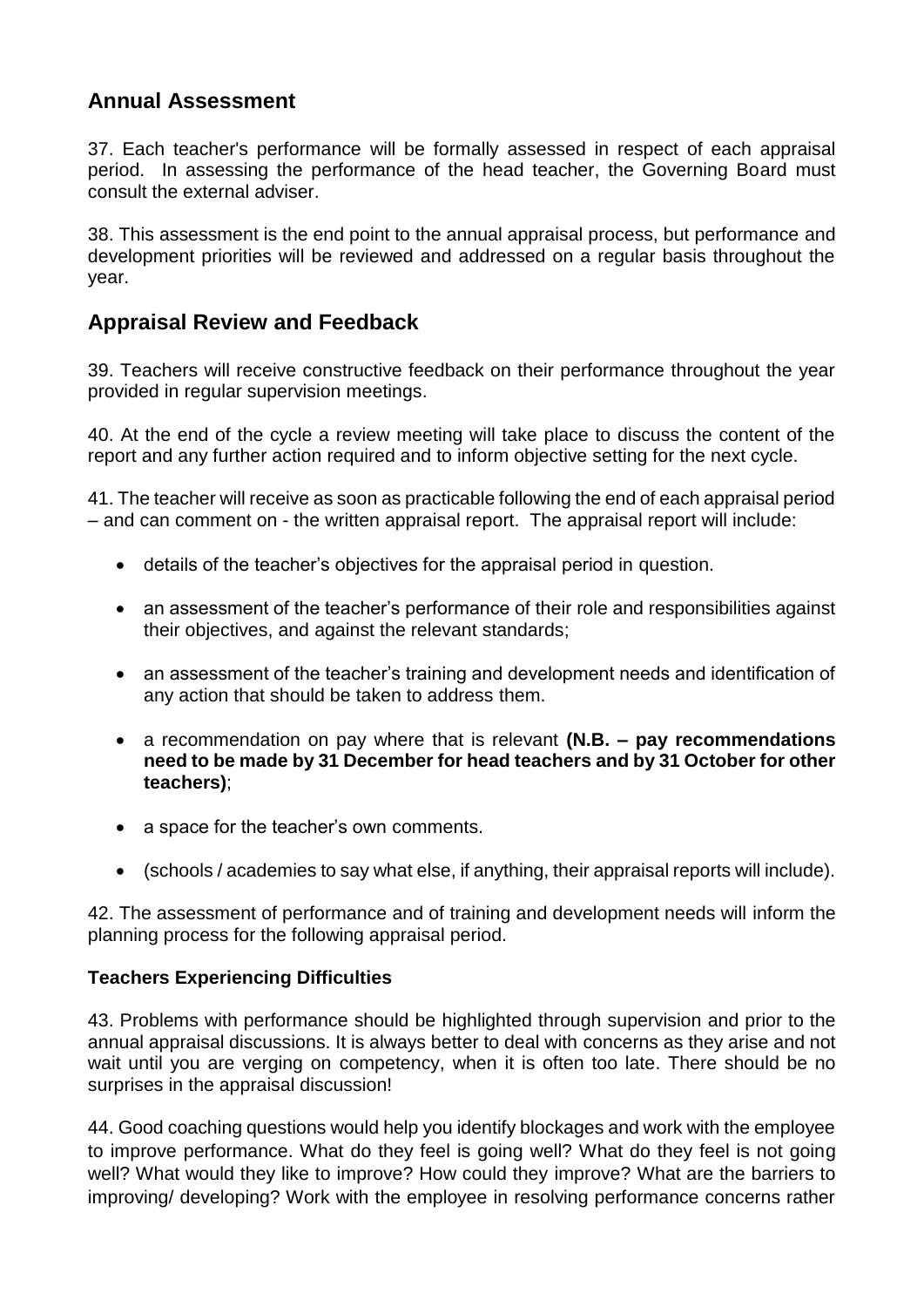than imposing and instructing on improvements. The emphasis should be on working **with** the teacher, not doing to them! Open, honest and regular conversations based on trust between the appraiser and teacher are crucial in this process if we are to prevent formal capability.

45. Are there other factors affecting a teacher's performance? Such as health and wellbeing? personal life? relationships at school? Consider whether other supportive measures are required such as coaching, mentoring, restorative practice, Employee Healthcare; and put these measures in place sooner rather than later, without waiting for the formal annual assessment. Where an informal (competency) meeting is held to address competency issues via an informal development plan, this is part of the Appraisal process.

46. If despite supportive measures, the difficulties experienced by the teacher are such that, if not rectified, they could lead to formal capability procedures, the appraisal process will be suspended and the issues will be addressed through the locally agreed policy *'Competence of Teachers'*.

### **Appeals**

47. Appraisees have a right of appeal against any of the entries in the written appraisal report. Details of the appeals process are available from the head teacher or from the school Governing Board. Where the head teacher has not been recommended for pay progression they will be informed by the appropriate governor. The head teacher will notify any teacher who has not been recommended for pay progression of the date when the Governing Board meets to consider pay recommendations, following which the teacher (or head teacher where it is the head who has not been recommend for pay progression) may exercise the right of appeal, assisted by a companion who may be a colleague, a trade union official or a trade union representative.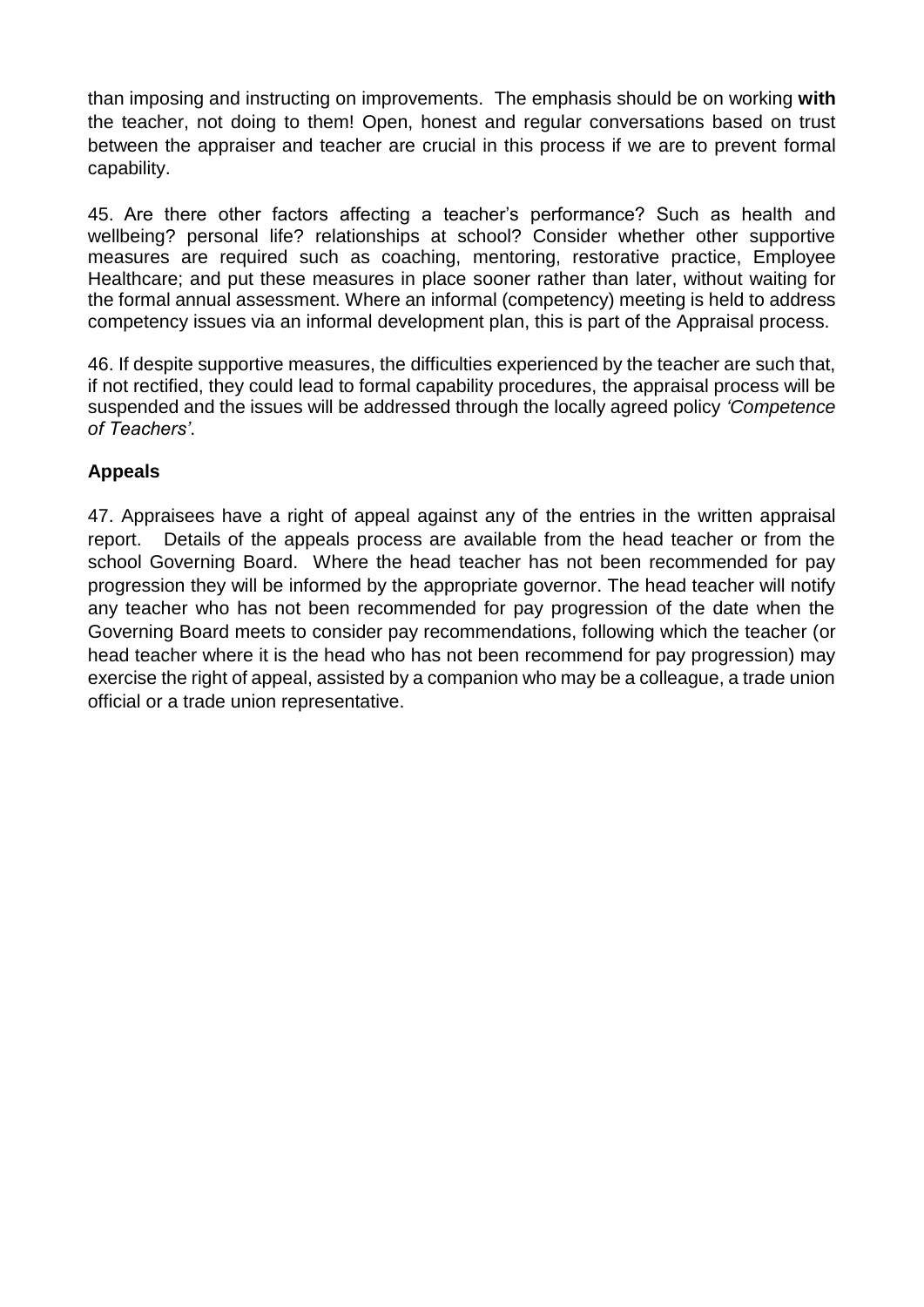# **General Principles Underlying this Policy**

### **Confidentiality**

48. The appraisal processes will be treated with confidentiality. Only the appraiser's line manager or, where they had more than one, each of their line managers will be provided with access to the appraisee's plan recorded in their statements. This will be done upon request and only where this is necessary to enable the line manager to discharge their line management responsibilities. Appraisees will be consulted on requests for access to statements in the context of this policy.

49. The process of gathering evidence for performance review will not compromise normal professional relationships between teachers. The Governing Board recognises that the reviewer will consult with, and seek to secure the agreement of, the reviewee before seeking information from other colleagues about the work of the reviewee.

50. However, the desire for confidentiality does not override the need for the head teacher and Governing Board to quality-assure the operation and effectiveness of the appraisal system. The head teacher or appropriate colleague might, for example, review all teachers' objectives and written appraisal records personally – to check consistency of approach and expectation between different appraisers. The head teacher will also need to be aware of any pay recommendations that have been made.

#### **Consistency of Treatment and Fairness**

51. The Governing Board is committed to ensuring consistency of treatment and fairness and will abide by all relevant equality legislation.

### **Definitions**

52. Unless indicated otherwise, all references to "teacher" include the head teacher.

#### **Delegation**

53. Normal rules apply in respect of the delegation of functions by Governing Boards, head teachers and local authorities.

#### **Grievances**

54. Where a member of staff raises a grievance during the appraisal process, the appraisal process may be temporarily suspended in order to deal with the grievance.

55. Where the grievance and appraisal are related it may be appropriate to deal with both issues concurrently.

#### **Monitoring and Evaluation**

56. The Governing Board and head teacher will monitor the operation and effectiveness of the school's appraisal arrangements.

57. Ofsted also require evidence of effective performance management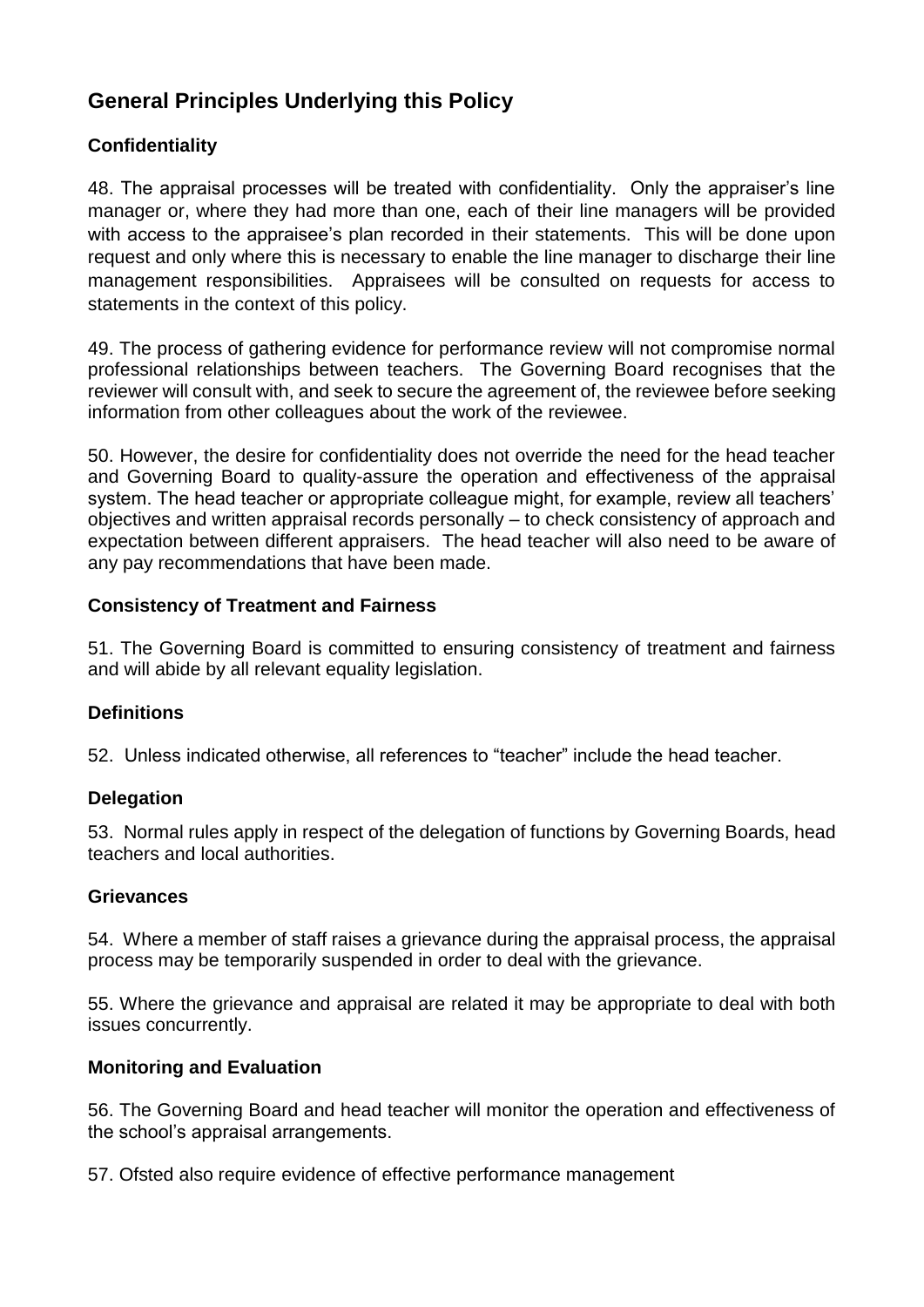58. The head teacher will provide the Governing Board with a written report on the operation of the school's appraisal policy annually. The report will not identify any individual by name. The report will include an assessment of the impact of this policy on:

- Race
- Sex
- **Sexual Orientation**
- **•** Disability
- Religion and Beliefs
- Age
- Part-time Status
- Maternity and Pregnancy
- **•** Gender reassignment

59. The head teacher will report on whether there have been any appeals or representations on an individual or collective basis on the grounds of alleged discrimination.

#### **Retention**

60. The Governing Board and head teacher will ensure that all written appraisal records are retained in a secure place for six years and then destroyed.